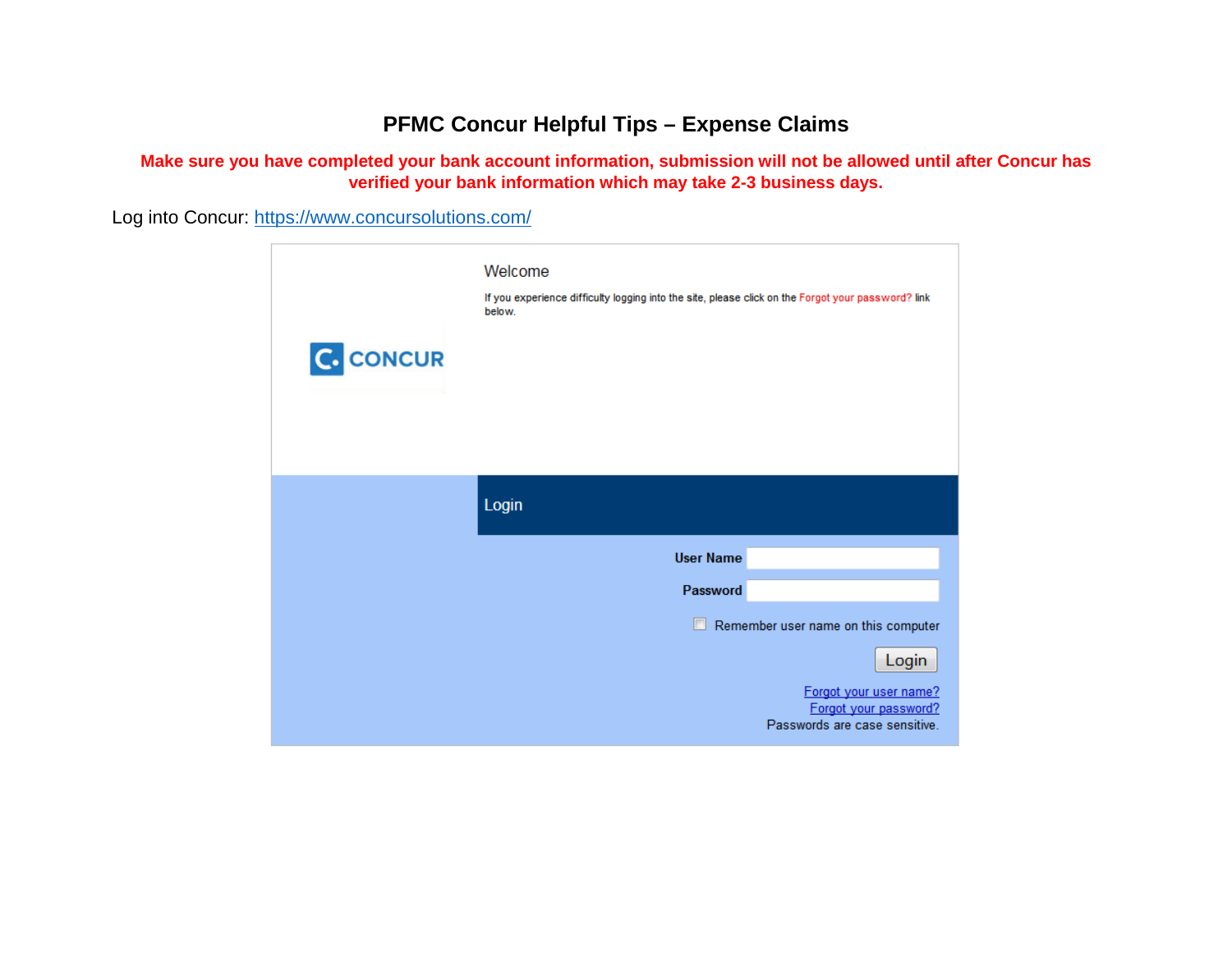## After logging in, the initial screen presented is:

• Start your expense claim by clicking here.

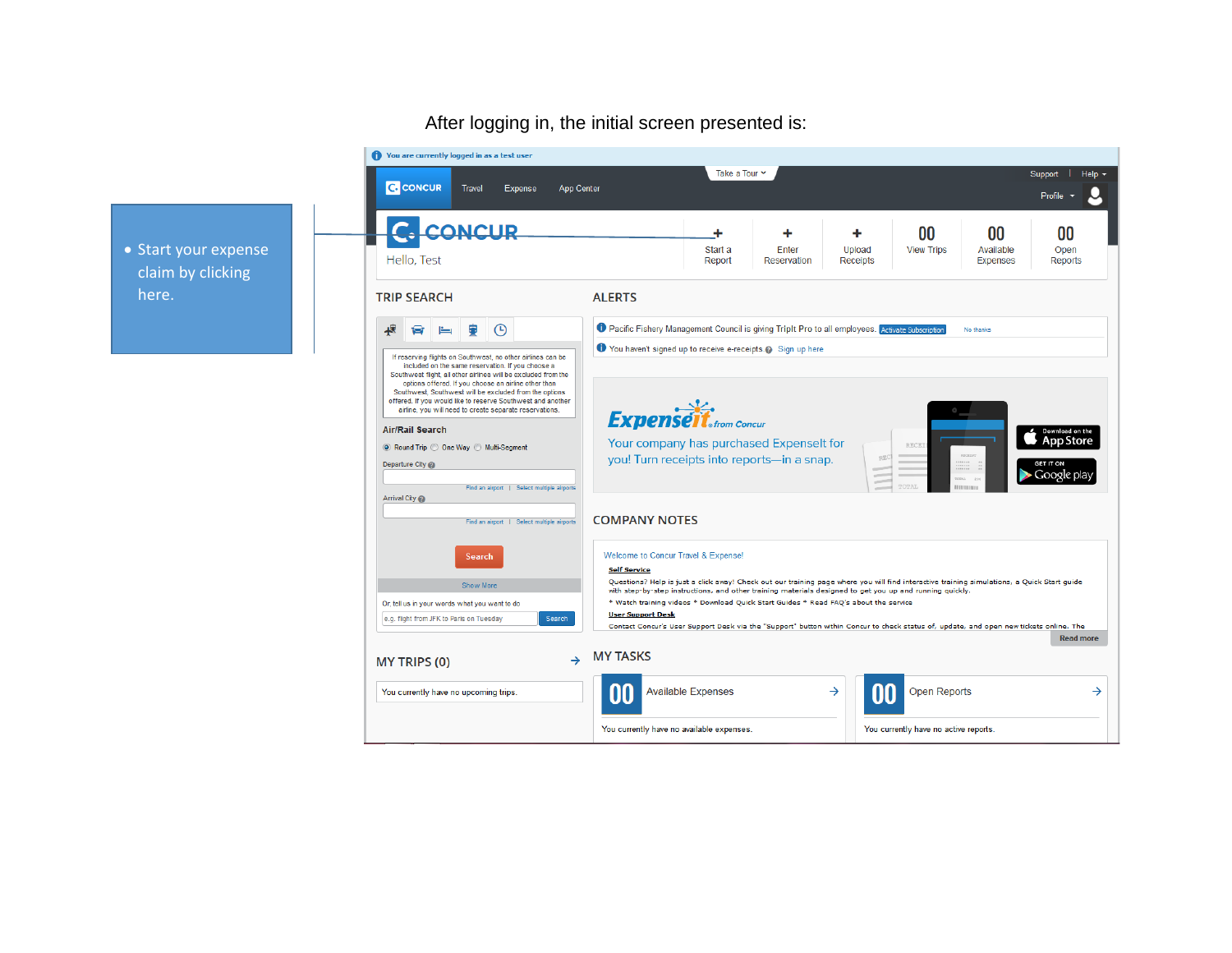| Enter a report name, use the<br>meeting you attended. (For<br>example April Council<br>meeting or HMSMT<br>Meeting). | Create a New Expense Report<br>Report Header<br>Report Date<br>Report Name<br>05/15/2015<br><b>ISR</b> |
|----------------------------------------------------------------------------------------------------------------------|--------------------------------------------------------------------------------------------------------|
| Please do not use your name,<br>as this is populated<br>elsewhere in the report.                                     |                                                                                                        |
| Click next.                                                                                                          |                                                                                                        |

A pop-up box will appear asking if your report will include travel allowances – Click yes.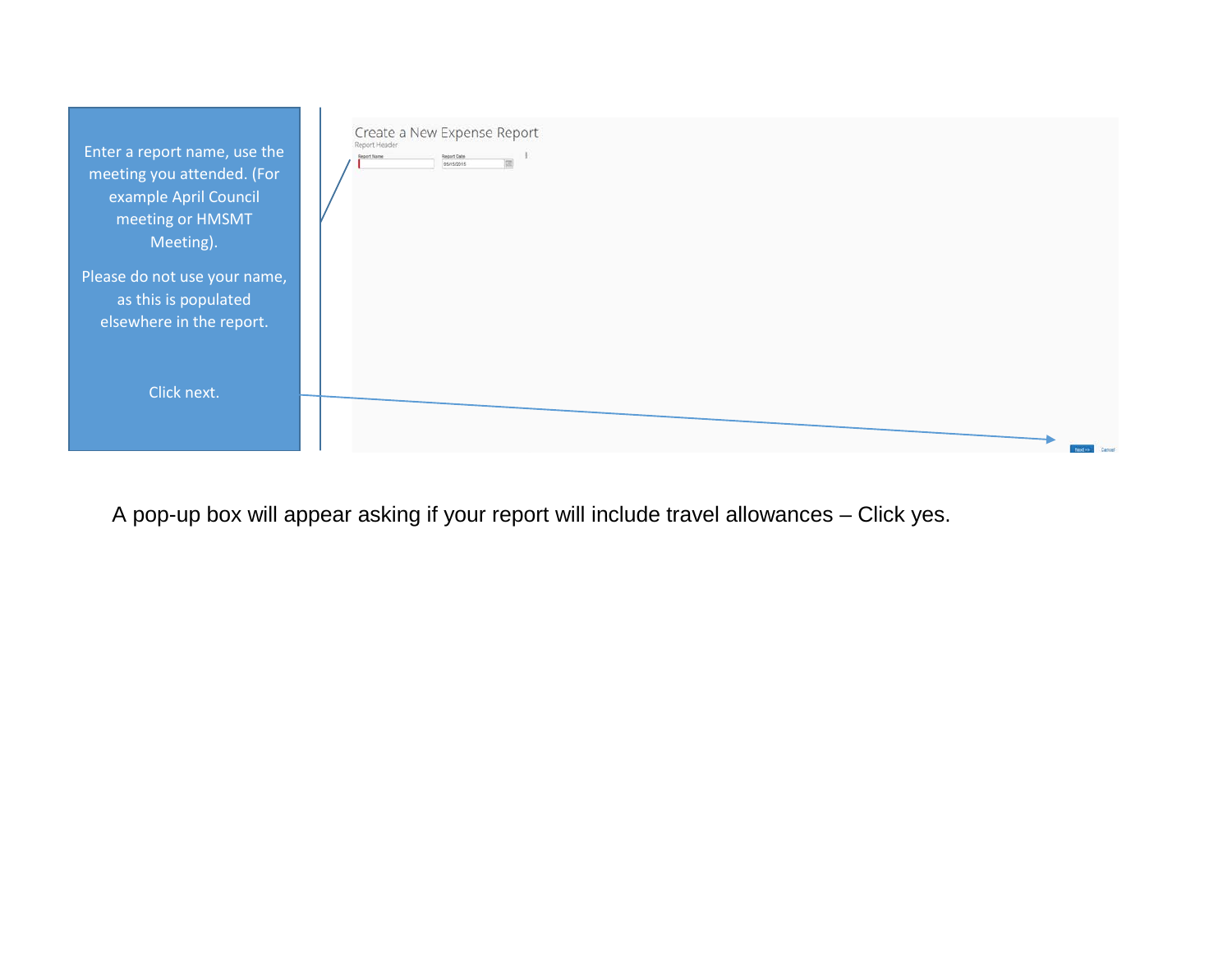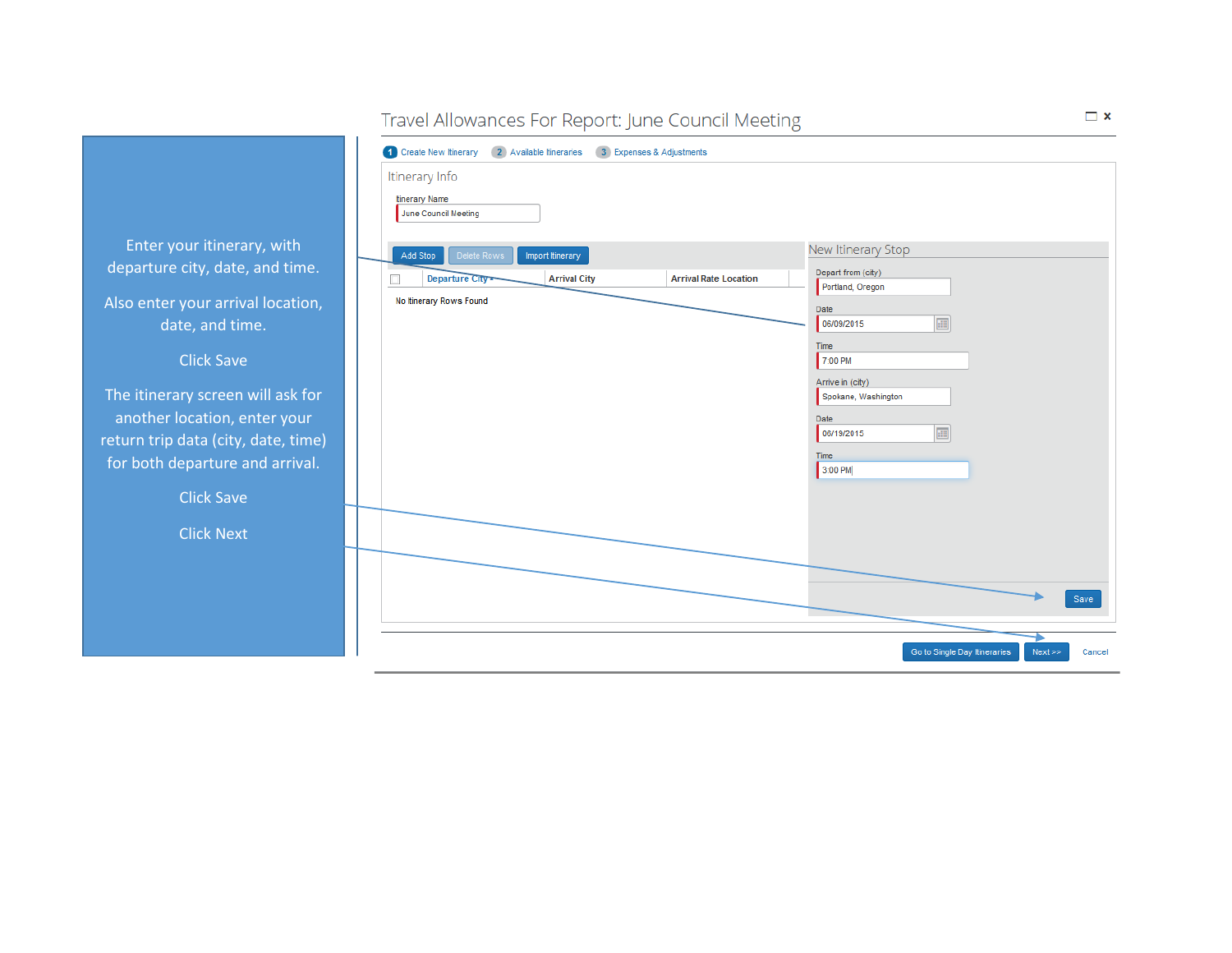| $\Box$ $\times$<br>Travel Allowances For Report: July Star Panel                                                   |                                                                                                          |                          |                      |                              |  |  |  |  |  |  |
|--------------------------------------------------------------------------------------------------------------------|----------------------------------------------------------------------------------------------------------|--------------------------|----------------------|------------------------------|--|--|--|--|--|--|
| 2 Available Itineraries<br>3 Expenses & Adjustments<br>1 Create New Itinerary                                      |                                                                                                          |                          |                      |                              |  |  |  |  |  |  |
| Assigned Itineraries                                                                                               |                                                                                                          |                          |                      |                              |  |  |  |  |  |  |
| Unassign<br>Edit                                                                                                   |                                                                                                          |                          |                      |                              |  |  |  |  |  |  |
| <b>Departure City</b>                                                                                              | Date and Time $\triangle$<br><b>Arrival City</b><br><b>Date and Time</b><br><b>Arrival Rate Location</b> |                          |                      |                              |  |  |  |  |  |  |
| linerary: July Star Panel                                                                                          |                                                                                                          |                          |                      |                              |  |  |  |  |  |  |
| Portland, Oregon                                                                                                   | 07/05/2015 10:00 AM<br>07/05/2015 03:00 PM<br>LINCOLN COUNTY, US-OR, US<br>Newport, Oregon               |                          |                      |                              |  |  |  |  |  |  |
| Newport, Oregon                                                                                                    | 07/10/2015 04:00 PM                                                                                      | Portland, Oregon         | 07/10/2015 08:00 PM  | MULTNOMAH COUNTY, US-OR, US  |  |  |  |  |  |  |
| Available Itineraries<br><b>Current Itineraries</b>                                                                | ×<br>Assign<br><b>Delete</b>                                                                             |                          |                      |                              |  |  |  |  |  |  |
|                                                                                                                    |                                                                                                          |                          |                      |                              |  |  |  |  |  |  |
| <b>Departure City</b>                                                                                              | Date and Time $\triangle$                                                                                | <b>Arrival City</b>      | <b>Date and Time</b> | <b>Arrival Rate Location</b> |  |  |  |  |  |  |
| <b>Itinerary: June Council Meeting</b>                                                                             |                                                                                                          |                          |                      |                              |  |  |  |  |  |  |
| 06/09/2015 07:00 PM<br>Portland, Oregon<br>SPOKANE COUNTY, US-WA, US<br>Spokane, Washington<br>06/19/2015 03:00 PM |                                                                                                          |                          |                      |                              |  |  |  |  |  |  |
| << Previous<br>Next                                                                                                |                                                                                                          |                          |                      |                              |  |  |  |  |  |  |
|                                                                                                                    |                                                                                                          | Click on your itinerary, |                      |                              |  |  |  |  |  |  |
|                                                                                                                    | then click next.                                                                                         |                          |                      |                              |  |  |  |  |  |  |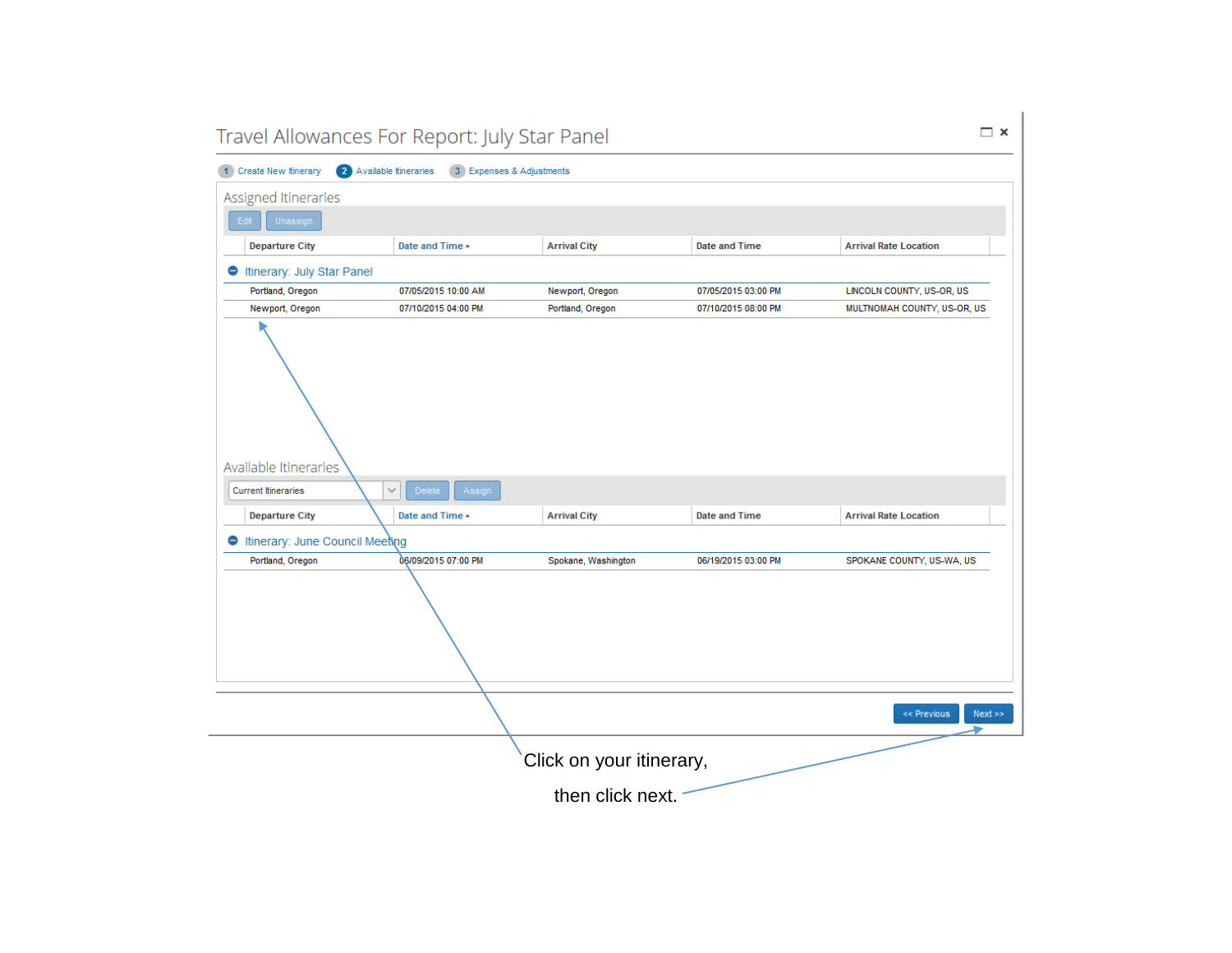If part of your travel did not include paid days, click on the exclude box (left side). These days will be excluded from your claim.

> Click "Create Expenses"

| 1 Create New Itinerary | 2 Available Itineraries           | 3 Expenses & Adjustments                   |                          |                          |                          |           |
|------------------------|-----------------------------------|--------------------------------------------|--------------------------|--------------------------|--------------------------|-----------|
| Show dates from        | 珊<br>to                           | 疆<br>$\mathop{\rm Go}\nolimits$            |                          |                          |                          |           |
| Exclude   All          | Date/Location 4                   | <b>Breakfast Amount Breakfast Provided</b> |                          | <b>Lunch Provided</b>    | <b>Dinner Provided</b>   | Allowance |
| $\Box$                 | 06/09/2015<br>Spokane, Washington | \$0.00                                     | $\blacksquare$           | $\Box$                   | $\overline{\phantom{a}}$ | \$45.75   |
| $\Box$                 | 06/10/2015<br>Spokane, Washington | \$0.00                                     | $\overline{\phantom{a}}$ | $\overline{\phantom{a}}$ | $\Box$                   | \$61.00   |
| $\Box$                 | 06/11/2015<br>Spokane, Washington | \$0.00                                     | $\Box$                   | $\Box$                   | $\Box$                   | \$61.00   |
| $\Box$                 | 06/12/2015<br>Spokane, Washington | \$0.00                                     | $\overline{\phantom{a}}$ | $\Box$                   | $\Box$                   | \$61.00   |
| $\Box$                 | 06/13/2015<br>Spokane, Washington | \$0.00                                     | $\Box$                   | $\overline{\phantom{a}}$ | $\Box$                   | \$61.00   |
| $\Box$                 | 06/14/2015<br>Spokane, Washington | \$0.00                                     | □                        | $\Box$                   | $\Box$                   | \$61.00   |
| $\Box$                 | 06/15/2015<br>Spokane, Washington | \$0.00                                     | $\Box$                   | $\Box$                   | $\Box$                   | \$61.00   |
| $\Box$                 | 06/16/2015<br>Spokane, Washington | \$0.00                                     | П                        | $\Box$                   | $\Box$                   | \$61.00   |
| $\Box$                 | 06/17/2015<br>Spokane, Washington | \$0.00                                     | $\Box$                   | $\overline{\phantom{a}}$ | $\Box$                   | \$61.00   |
| $\Box$                 | 06/18/2015<br>Spokane, Washington | \$0.00                                     | $\overline{\phantom{a}}$ | $\Box$                   | $\Box$                   | \$61.00   |
| $\Box$                 | 06/19/2015<br>Spokane, Washington | \$0.00                                     | $\Box$                   | $\Box$                   | $\overline{\phantom{a}}$ | \$45.75   |
|                        |                                   |                                            |                          |                          |                          |           |
|                        |                                   |                                            |                          |                          |                          |           |
|                        |                                   |                                            |                          |                          |                          |           |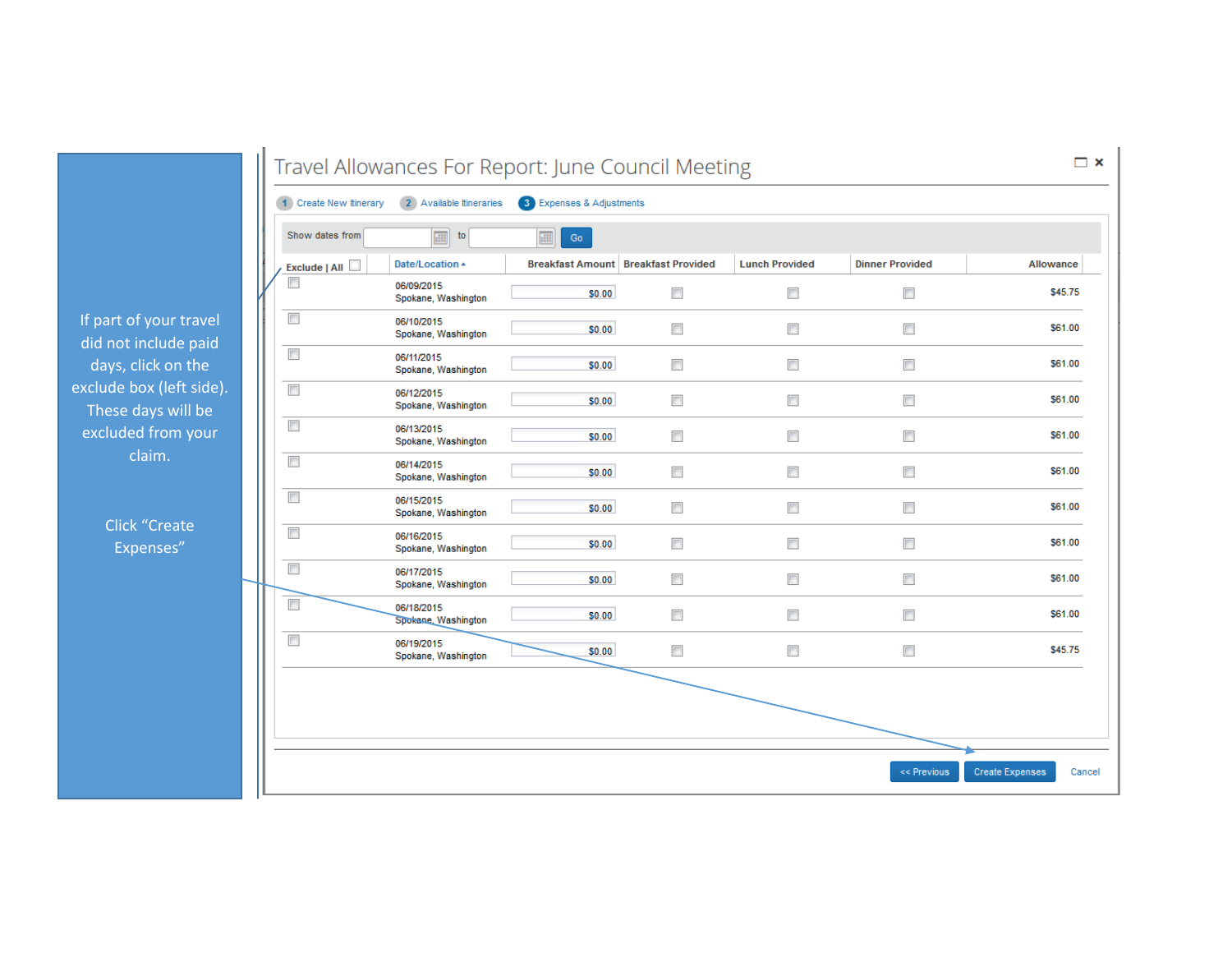|                         | Expenses        |                                                                                                            | Move <sup>*</sup><br><b>Delete</b> | View * << Expense |                                                  |                                             |                         |                                   |                                         |                                | Avai   |
|-------------------------|-----------------|------------------------------------------------------------------------------------------------------------|------------------------------------|-------------------|--------------------------------------------------|---------------------------------------------|-------------------------|-----------------------------------|-----------------------------------------|--------------------------------|--------|
| $\Box$                  | Date *          | Expense                                                                                                    | Amount                             | Requested         |                                                  |                                             |                         |                                   |                                         |                                |        |
| $\Box$                  | 06/19/2015<br>Ø | <b>Daily Allowance</b><br>Spokane, Washington                                                              | \$45.75                            | \$45.75           | <b>Expense Type</b><br>Daily Allowance<br>$\vee$ | <b>Transaction Date</b><br>06/09/2015       | <b>Business Purpose</b> | <b>Enter Vendor Name</b>          | City of Purchase<br>Spokane, Washington | Payment Type<br>Individual Pay | $\vee$ |
| $\Box$                  | 06/16/2015<br>o | <b>Daily Allowance</b><br>Spokane, Washington                                                              | \$61.00                            | \$61.00           | Amount<br>$ USD  \times  $<br>45.75              | Personal Expense (do not reimburse) Comment |                         | <b>Grant Year</b><br>$\checkmark$ |                                         |                                |        |
| $\Box$                  | 06/15/2015<br>Ø | <b>Daily Allowance</b><br>Spokane, Washington                                                              | \$61.00                            | \$61.00           |                                                  |                                             |                         |                                   |                                         |                                |        |
| $\Box$                  | 06/14/2015<br>o | <b>Daily Allowance</b><br>Spokane, Washington                                                              | \$61.00                            | \$61.00           | Show fixed allowances for 06/09/2015             |                                             |                         |                                   |                                         |                                |        |
| $\Box$                  | 06/13/2015<br>ø | <b>Daily Allowance</b><br>Spokane, Washington                                                              | \$61.00                            | \$61.00           |                                                  |                                             |                         |                                   |                                         |                                |        |
| $\Box$                  | 06/12/2015<br>o | <b>Daily Allowance</b><br>Spokane, Washington                                                              | \$61.00                            | \$61.00           |                                                  |                                             |                         |                                   |                                         |                                |        |
| $\Box$                  | 06/11/2015<br>o | <b>Daily Allowance</b><br>Spokane, Washington                                                              | \$61.00                            | \$61.00           |                                                  |                                             |                         |                                   |                                         |                                |        |
| $\Box$                  | 06/10/2015<br>o | <b>Daily Allowance</b><br>Spokane, Washington                                                              | \$61.00                            | \$61.00           |                                                  |                                             |                         |                                   |                                         |                                |        |
| $\overline{\mathbf{v}}$ | 06/09/2015<br>o | <b>Daily Allowance</b><br>Spokane, Washington                                                              | \$45.75                            | \$45.75           |                                                  |                                             |                         |                                   |                                         |                                |        |
|                         |                 | Action: You are not permitted to enter future dated expenses.<br>Missing required field: Business Purpose. |                                    |                   |                                                  |                                             |                         |                                   |                                         |                                |        |
|                         |                 |                                                                                                            |                                    |                   |                                                  |                                             |                         |                                   |                                         |                                |        |

Each Daily allowance expense will need to be opened and business purpose described, please use "per diem".

Included the year of the meeting in the "grant year" field.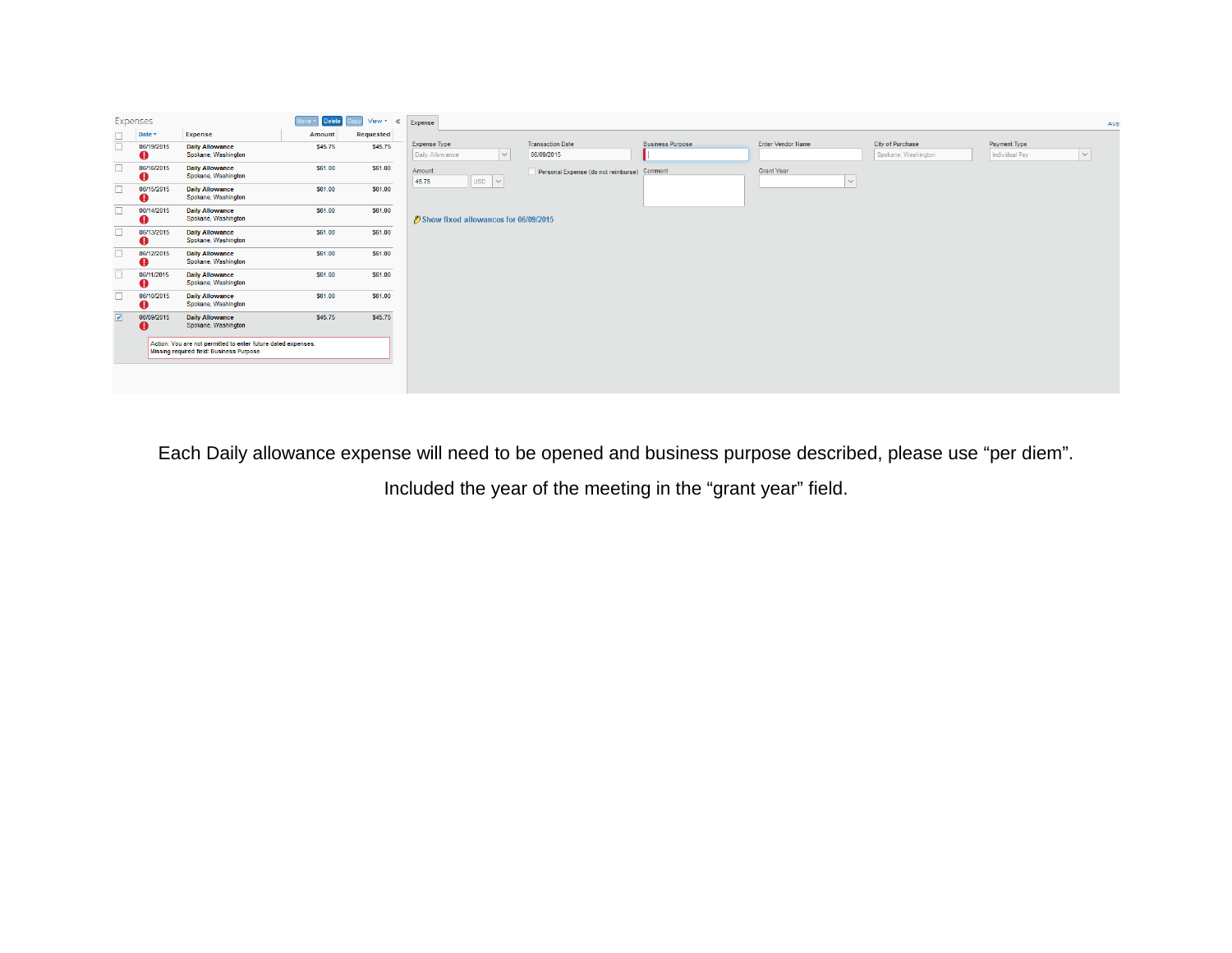## New Expense Available Receipts Expense<sup>\*</sup> To create a new expense, click the appropriate expense type below or type the expense type in the field above. To edit an existing expense, click the expense on the left side of the page. Recently Used Expense Types Airfare All Expense Types 01. Travel Expenses ...02. Transportation ...02. Transportation 05. Office Expenses ... 06. Communications 08. Other Hotel Fuel Train Courier/Shipping/Freight Mobile/Cellular Phone Miscellaneous Office Equipment/Hardware Telephone/Fax Seminar/Course fees Laundry Parking 03. Meals Personal Car Mileage Office Supplies/Software **Tips/Gratuities** 02. Transportation **Breakfast** 07. Fees **Public Transport** Postage Tuition/Training Reimbursement Airfare **Business Meals (Attendees) Agency Booking Fees** Taxi Printing/Photocopying **Bank Fees Airline Fees** Dinner **Tolls/Road Charges Car Rental** Lunch 06. Communications Currency Exchange Fees Internet/Online Fees

## New expenses can now be added, using the following expense types:

Please remember not all of these expenses are reimbursable by PFMC. Please see the travel rules or contact Council staff if you have questions.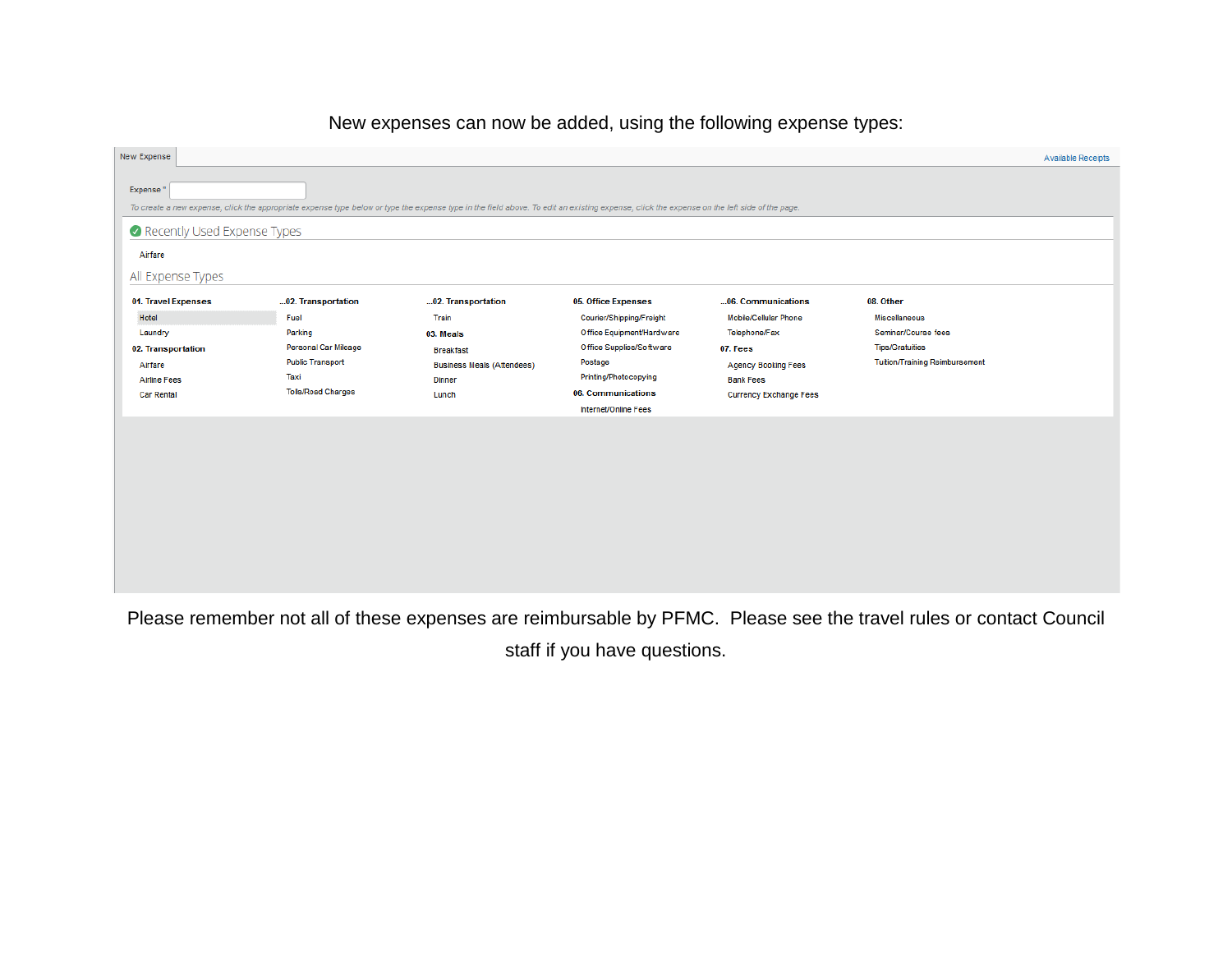

All items with the red bar on the left side of the box is a required field.

Receipts are required for expense more than \$25.00. Receipts can be emailed to Concur by sending to

[receipts@concur.com,](mailto:receipts@concur.com) scanned to your computer or flash drive, or by taking a photo if you are using the Concur app on your smartphone or tablet. To add a receipt click "attach receipt."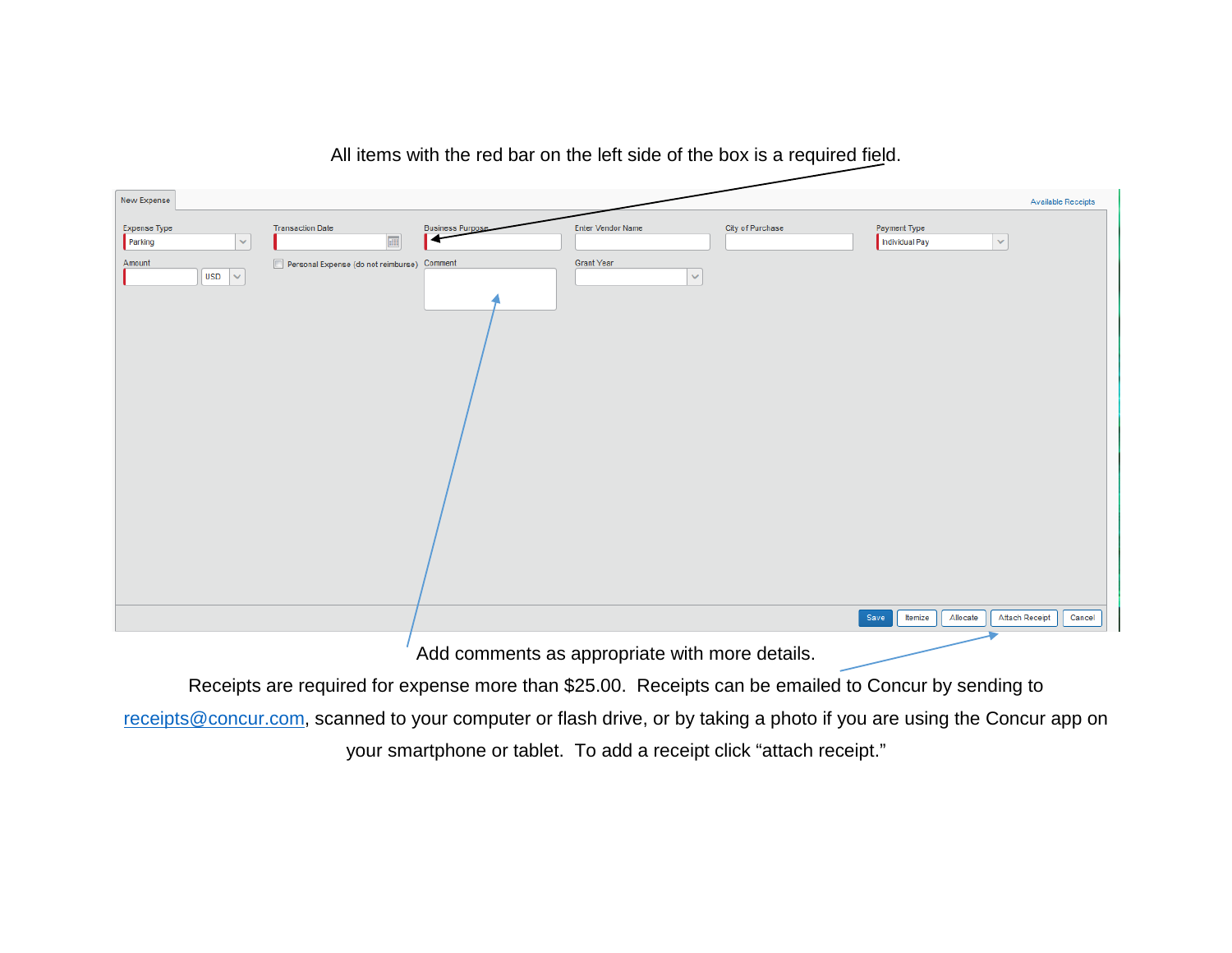|                                               |                                                                                                                                                                             |                                               |                                                                         | <b>Manage Expenses</b> | Cash Advances $\sim$<br><b>Process Reports</b> |                                                 |                                                                                                                                                                                             |                                                       |                                                |                                                                 |  |
|-----------------------------------------------|-----------------------------------------------------------------------------------------------------------------------------------------------------------------------------|-----------------------------------------------|-------------------------------------------------------------------------|------------------------|------------------------------------------------|-------------------------------------------------|---------------------------------------------------------------------------------------------------------------------------------------------------------------------------------------------|-------------------------------------------------------|------------------------------------------------|-----------------------------------------------------------------|--|
|                                               | June Council Meeting<br>Submit Report<br><b>Delete Report</b>                                                                                                               |                                               |                                                                         |                        |                                                |                                                 |                                                                                                                                                                                             |                                                       |                                                |                                                                 |  |
|                                               | + New Expense   Available Expenses Details<br>Print / Email *<br>Receipts *<br><b>Hide Exceptions</b>                                                                       |                                               |                                                                         |                        |                                                |                                                 |                                                                                                                                                                                             |                                                       |                                                |                                                                 |  |
|                                               | Exceptions<br>×<br>Date<br><b>Amount</b> Exception<br><b>Expense</b><br>Daily Allowance 06/09/2015<br>\$45.75 Action: You are not permitted to enter future dated expenses. |                                               |                                                                         |                        |                                                |                                                 |                                                                                                                                                                                             |                                                       |                                                |                                                                 |  |
|                                               | Daily Allowance 06/10/2015                                                                                                                                                  |                                               | \$61.00 C Action: You are not permitted to enter future dated expenses. |                        |                                                |                                                 |                                                                                                                                                                                             |                                                       |                                                |                                                                 |  |
|                                               | Daily Allowance 06/11/2015<br><b>Expenses</b>                                                                                                                               |                                               | \$61.00 Charling: You are not nermitted to enter future dated expenses  | View * «               | New Expense                                    |                                                 |                                                                                                                                                                                             |                                                       |                                                | <b>Available Receipts</b>                                       |  |
| $\Box$                                        | Date v                                                                                                                                                                      | <b>Expense</b>                                | <b>Amount</b>                                                           | <b>Requested</b>       |                                                |                                                 |                                                                                                                                                                                             |                                                       |                                                |                                                                 |  |
|                                               | <b>Adding New Expense</b>                                                                                                                                                   |                                               |                                                                         |                        | Expense <sup>"</sup>                           |                                                 |                                                                                                                                                                                             |                                                       |                                                |                                                                 |  |
| n.                                            | 06/19/2015<br>o                                                                                                                                                             | <b>Daily Allowance</b><br>Spokane, Washington | \$45.75                                                                 | \$45.75                |                                                |                                                 | To create a new expense, click the appropriate expense type below or type the expense type in the field above. To edit an existing expense, click the expense on the left side of the page. |                                                       |                                                |                                                                 |  |
| П.                                            | 06/16/2015<br>o                                                                                                                                                             | <b>Daily Allowance</b><br>Spokane, Washington | \$61.00                                                                 | \$61.00                | Recently Used Expense Types<br>Airfare         |                                                 |                                                                                                                                                                                             |                                                       |                                                |                                                                 |  |
| n.                                            | 06/15/2015<br>o                                                                                                                                                             | <b>Daily Allowance</b><br>Spokane, Washington | \$61.00                                                                 | \$61.00                | All Expense Types                              |                                                 |                                                                                                                                                                                             |                                                       |                                                |                                                                 |  |
| $\Box$                                        | 06/14/2015<br>o                                                                                                                                                             | <b>Daily Allowance</b><br>Spokane, Washington | \$61.00                                                                 | \$61.00                | 01. Travel Expenses                            | 02. Transportation                              | 02. Transportation                                                                                                                                                                          | 05. Office Expenses                                   | 06. Communications                             | 08. Other                                                       |  |
| n.                                            | 06/13/2015<br>ø                                                                                                                                                             | <b>Daily Allowance</b><br>Spokane, Washington | <b>S61.00</b>                                                           | \$61.00                | Hotel<br>Laundry                               | Fuel<br>Parking                                 | Train<br>03. Meals                                                                                                                                                                          | Courier/Shipping/Freight<br>Office Equipment/Hardware | <b>Mobile/Cellular Phone</b><br>Telephone/Fax  | Miscellaneous<br>Seminar/Course fees                            |  |
| П.                                            | 06/12/2015<br>ø                                                                                                                                                             | <b>Daily Allowance</b><br>Spokane, Washington | \$61.00                                                                 | <b>S61.00</b>          | 02. Transportation                             | Personal Car Mileage<br><b>Public Transport</b> | <b>Breakfast</b>                                                                                                                                                                            | Office Supplies/Software<br>Postage                   | 07. Fees                                       | <b>Tips/Gratuities</b><br><b>Tuition/Training Reimbursement</b> |  |
| П.                                            | 06/11/2015<br>o                                                                                                                                                             | <b>Daily Allowance</b><br>Spokane, Washington | S61.00                                                                  | \$61.00                | Airfare<br><b>Airline Fees</b>                 | Taxi<br><b>Tolls/Road Charges</b>               | <b>Business Meals (Attendees)</b><br><b>Dinner</b>                                                                                                                                          | Printing/Photocopying<br>06. Communications           | <b>Agency Booking Fees</b><br><b>Bank Fees</b> |                                                                 |  |
| П.                                            | 06/10/2015<br>o                                                                                                                                                             | <b>Daily Allowance</b><br>Spokane, Washington | \$61.00                                                                 | \$61.00                | <b>Car Rental</b>                              |                                                 | Lunch                                                                                                                                                                                       | Internet/Online Fees                                  | <b>Currency Exchange Fees</b>                  |                                                                 |  |
| П.                                            | 06/09/2015<br>o                                                                                                                                                             | <b>Daily Allowance</b><br>Spokane, Washington | \$45.75                                                                 | \$45.75                |                                                |                                                 |                                                                                                                                                                                             |                                                       |                                                |                                                                 |  |
|                                               |                                                                                                                                                                             |                                               |                                                                         |                        |                                                |                                                 |                                                                                                                                                                                             |                                                       |                                                |                                                                 |  |
|                                               |                                                                                                                                                                             |                                               |                                                                         |                        |                                                |                                                 |                                                                                                                                                                                             |                                                       |                                                |                                                                 |  |
|                                               |                                                                                                                                                                             |                                               |                                                                         |                        |                                                |                                                 |                                                                                                                                                                                             |                                                       |                                                |                                                                 |  |
|                                               |                                                                                                                                                                             |                                               |                                                                         |                        |                                                |                                                 |                                                                                                                                                                                             |                                                       |                                                |                                                                 |  |
| <b>TOTAL AMOUNT</b><br><b>TOTAL REQUESTED</b> |                                                                                                                                                                             |                                               |                                                                         |                        |                                                |                                                 |                                                                                                                                                                                             |                                                       |                                                |                                                                 |  |
|                                               |                                                                                                                                                                             |                                               | \$518.50                                                                | \$518.50               |                                                |                                                 |                                                                                                                                                                                             |                                                       |                                                |                                                                 |  |
|                                               |                                                                                                                                                                             |                                               |                                                                         |                        |                                                |                                                 |                                                                                                                                                                                             |                                                       |                                                |                                                                 |  |

When completed with report (and no red exclamation marks are showing), click on "Submit Report".